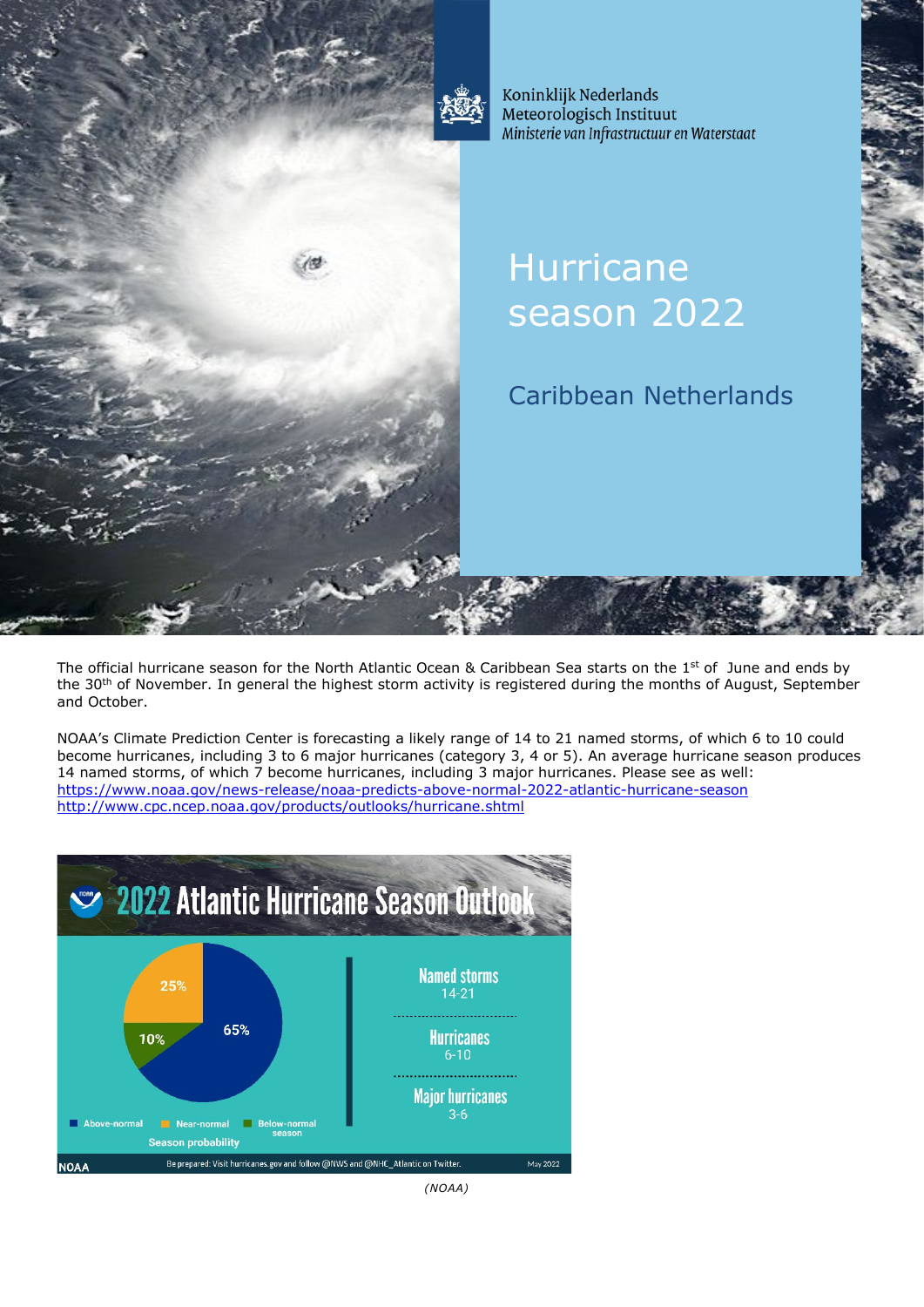For 2022 the following names are given to the storms:



## **Color Coded Warning System**

The KNMI warning system consists of six (6) color coded warning phases indicating the severity of the conditions and time left before a (potential) storm reaches the community.

| <b>Phase</b>                   | <b>Definition:</b>                                          |
|--------------------------------|-------------------------------------------------------------|
|                                | No threat                                                   |
| <b>Information</b>             | A Storm or Tropical Cyclone might threaten the community    |
| <mark>--- Be Alert! ---</mark> | within 48 tot 72 hours                                      |
| <b>Watch</b>                   | Storm or Tropical Cyclone conditions might threaten the     |
| --- Prepare Yourself! ---      | community within 48 hours                                   |
| Warning                        | Storm or Tropical Cyclone conditions expected within the    |
| --- Protect Yourself! ---      | next 36 hours                                               |
| Strike                         | Storm or Tropical Cyclone conditions expected within 6 to 9 |
| --- Seek Cover! ---            | hours                                                       |
|                                |                                                             |
| Advisory                       | Heavy rainfall and or rough sea conditions are expected. No |
| --- Carefull! ---              | <b>Tropical Storm or hurricane is expected</b>              |

Guideline: might means ≥ 10% chance, expected means ≥ 50% chance

During the Information phase (Yellow Phase) KNMI will provide 2 times per day a *Tropical Cyclone Bulletin (TCB).* During the phases from "Watch" to "Strike" (Orange to Purple) this number increases to 4 times per day to provide the latest available information. These phases and the TCB will be initiated by KNMI in coordination with the National Hurricane Center (NHC). A *TCB* describes the warning, expected Wind, Rainfall and Maritime conditions. The TCB will be in the English language. See the example on the next pages.

## **Important information websites**

NOAA National Hurricane Center: [http://www.nhc.noaa.gov](http://www.nhc.noaa.gov/)  KNMI expectations and warnings: [https://www.knmidc.org](https://www.knmidc.org/)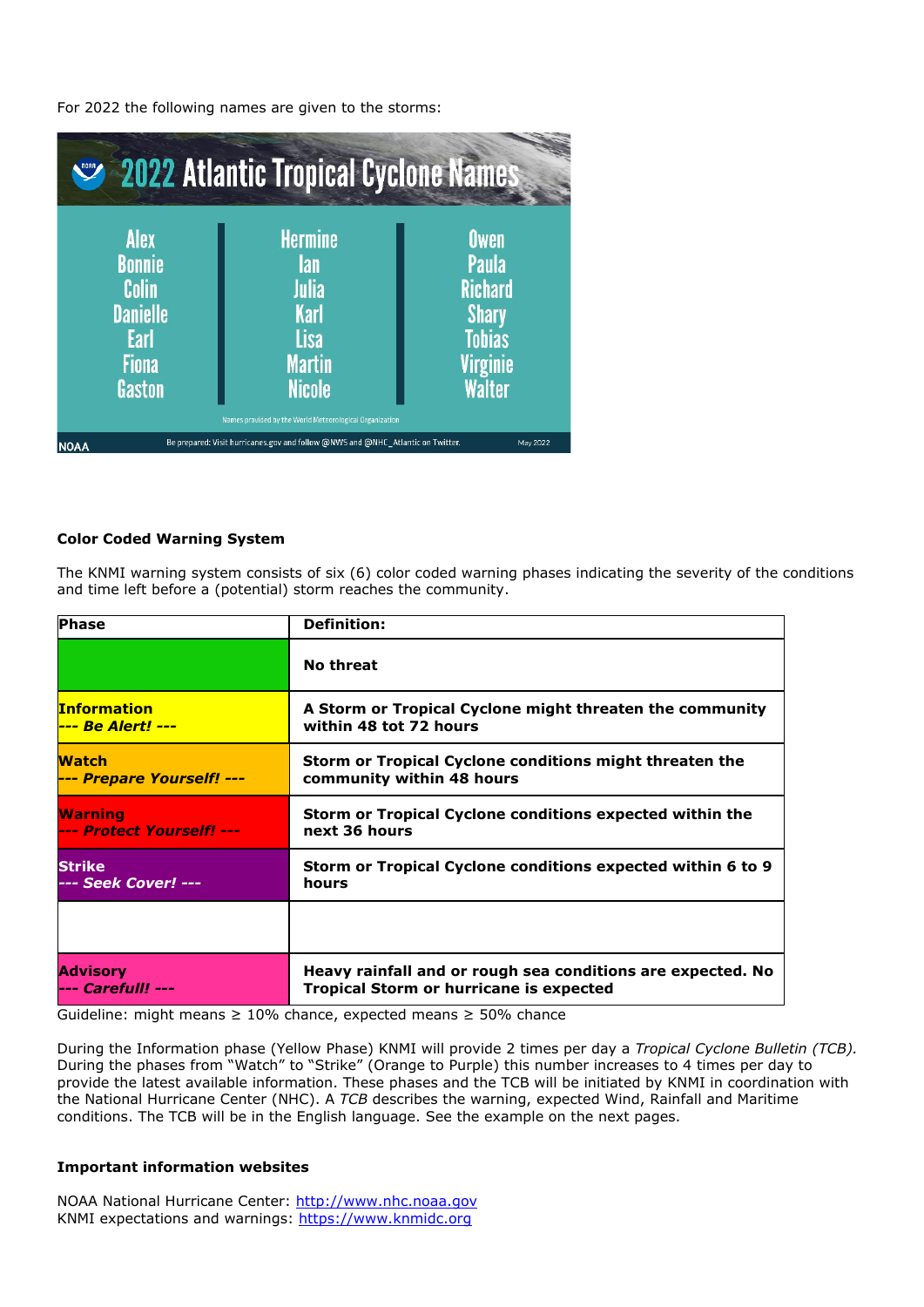## **Example Tropical Cyclone Bulletin**

## **TROPICAL CYCLONE BULLETIN NO. 10**

## **WARNING MESSAGE NO. 5**

**Date:** Monday September 18, 2017 **Time:** 16:30 local time

## **Key Messages:**

- **- Hurricane watch in effect for dangerous hurricane Maria**
- **- Maria is expected to pass 70 miles (112 km) south of St. Eustatius on Tuesday September 19, 16:00**
- **- Tropical storm winds are expected from Tuesday September 19, 12:00 until Wednesday September 20, 06:00**
- **- 20-30% risk Hurricane force winds (CAT-1, gusts 85 mph/140 km/h) from Tuesday September 19, 18:00 until Wednesday September 20, 00:00**
- **- Dangerous 25 ft high waves expected from Tuesday 06:00 till Wednesday 18:00, especially during the nearest approach on Tuesday 16:00**
- **- Accumulated rainfall 4-6 inch, possibly up to 8 inch, forecasted with risk of life-threatening flash floods and mud slides**

## **Effect on local conditions**

#### **Winds:**

Tuesday morning easterly winds will increase to tropical storm conditions (maximum gusts 60 mph – 100 km/h) and may continue till the early night to Wednesday. In this period there is a small risk (20-30%) for hurricane wind conditions (CAT-1), with gusts up to 85 mph - 140 km/h from Tuesday afternoon. From Wednesday morning wind speeds are expected to decrease to normal conditions. Wind will turn from East to South during Wednesday afternoon and evening.

#### **Seas:**

A dangerous storm surge accompanied by large and destructive waves will raise water levels by as much as 6 to 9 ft above normal tide levels near where the center of Maria moves across the Leeward Islands.

#### **Rainfall:**

Maria is expected to produce total rain accumulations of 4 to 6 inches with isolated maximum amounts of 8 inches. Rainfall could cause life-threatening flash floods and mudslides.

## **Local authorities and residents of Saba and St. Eustatius are advised to continue monitoring the further progress of this weather system and to take all necessary measures to safeguard life and property.**

#### **Center's latest and forecast positions:**

#### **SABA:**

Till Sat Sep 23 14:00 AST, the nearest position is estimated at:

Mon Sep 18 17:00 AST 15.1N 60.7W Category 4 Hurricane 390 km (243 mi) SE of Saba Tue Sep 19 02:00 AST 15.7N 61.9W Category 4 Hurricane 258 km (160 mi) SE of Saba Tue Sep 19 14:00 AST 16.5N 63.3W Category 4 Hurricane 126 km (78 mi) S of Saba Wed Sep 20 02:00 AST 17.3N 64.7W Category 4 Hurricane 160 km (99 mi) WSW of Saba Wed Sep 20 14:00 AST 18.2N 66.2W Category 4 Hurricane 320 km (199 mi) W of Saba

#### **ST. EUSTATIUS:**

Till Sat Sep 23 14:00 AST, the nearest position is estimated at:

Mon Sep 18 17:00 AST 15.1N 60.7W Category 4 Hurricane 360 km (224 mi) SE of St. Eustatius Tue Sep 19 02:00 AST 15.7N 61.9W Category 4 Hurricane 230 km (143 mi) SSE of St. Eustatius Tue Sep 19 14:00 AST 16.5N 63.3W Category 4 Hurricane 115 km (72 mi) SSW of St. Eustatius Wed Sep 20 02:00 AST 17.3N 64.7W Category 4 Hurricane 184 km (114 mi) W of St. Eustatius Wed Sep 20 14:00 AST 18.2N 66.2W Category 4 Hurricane 350 km (218 mi) WNW of St. Eustatius